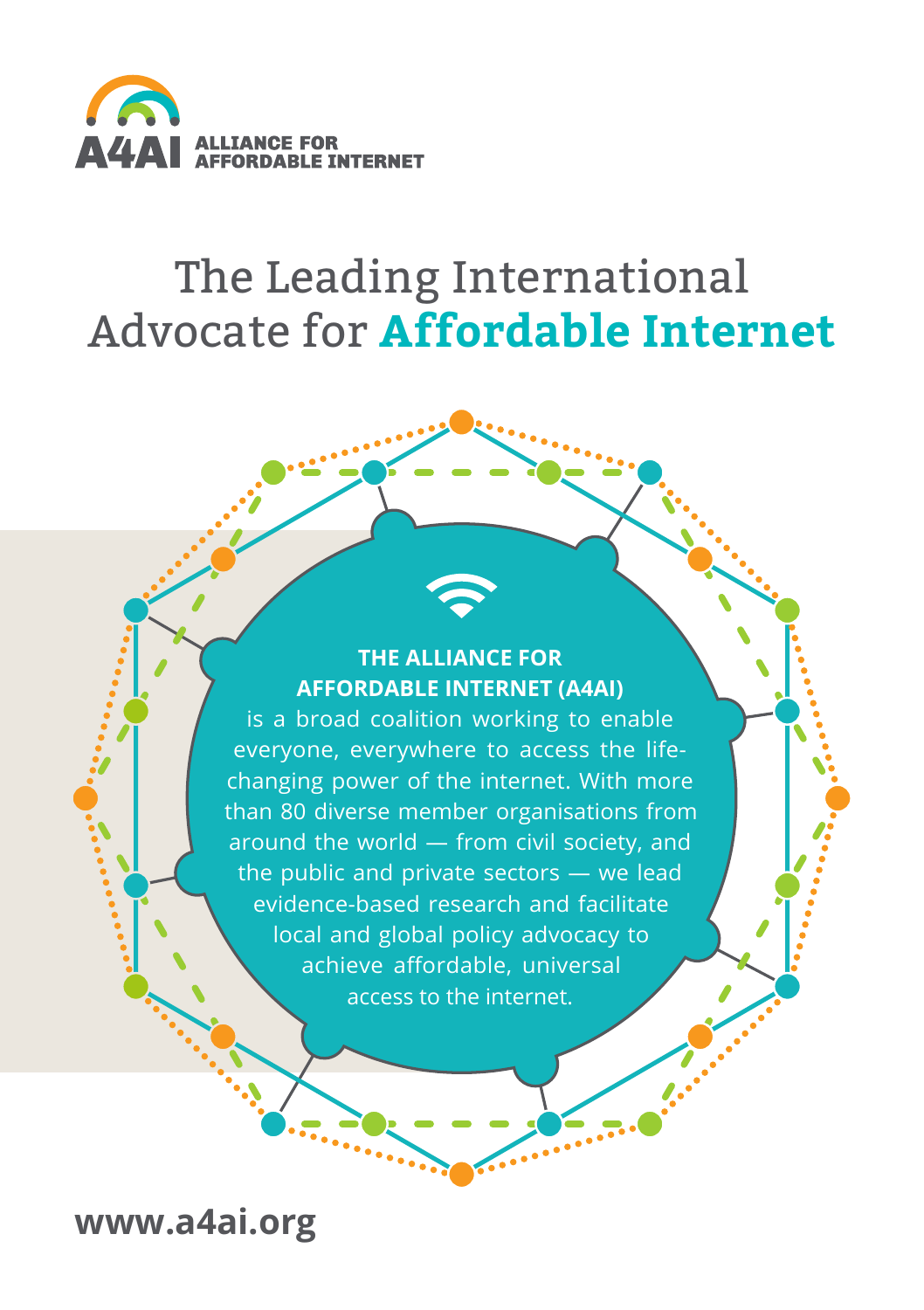## **Who Are We and What We Do**



Organisations and companies from around the globe join A4AI because of the **Alliance's leadership and ability to convene diverse and multi-stakeholder participation to address urgent policy issues at the national, regional, and international levels.** 

A recognised thought leader, A4AI is frequently called upon by policymakers and influencers on key issues, including infrastructure sharing policy and regulation, affordable access strategies, and recommendations to address regulation of mobile data plans and universal access strategy.

## **Join your global peers and become a member!**

**Membership in A4AI provides numerous opportunities to collaborate with prominent players from the private, public, and civil society sectors to shape a unified voice focused on addressing the shared goal of an open internet with access that is affordable to all in the developing world.** 



#### **KEY HIGHLIGHTS OF MEMBERSHIP**

## **POLICY ADVOCACY & ACTION**

A4AI engages in policy dialogues with key stakeholders at different levels to deliver reform, offering multiple avenues to champion and advocate on positions of interest to our members.

- **A4AI members have deep national policy influence** through active participation in A4AI national coalitions, working to influence broadband and infrastructure policies impacting affordable internet across a number of countries, including Nigeria, Ghana, Mozambique, Bangladesh, Dominican Republic, and Guatemala.
- **•• A4AI has regional influence** through engagement in regional bodies such as the Economic Commission of West African States, Communications Regulators Association of Southern Africa, the African Development Bank, United Nations Economic Commission for Latin America and the Caribbean, the Inter-American Development Bank, and United Nations Economic and Social Commission for Asia and the Pacific, among others.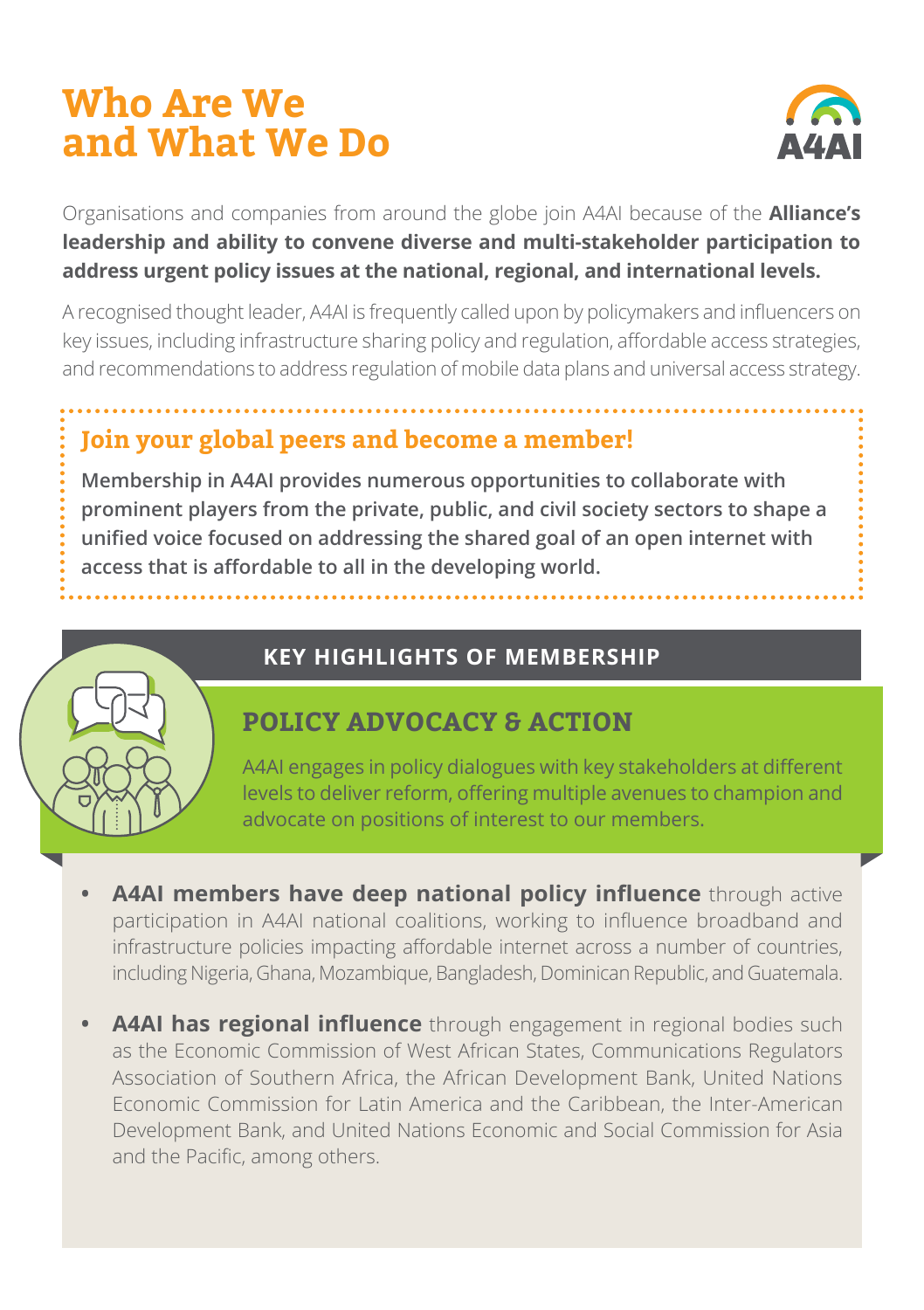#### **KEY HIGHLIGHTS OF MEMBERSHIP (CONTINUED...)**

- **• Members gain policy advocacy and influence at the global level** through A4AI's active engagement with key industry players (e.g., International Telecommunications Union, UN Broadband Commission, Consumers International) and regular engagement in key groups and fora (e.g., World Economic Forum's Internet for All Initiative, EQUALS Partnership, global and regional Internet Governance Forums, GSMA Mobile World Congress).
- **• A4AI also serves as a focal point for civil society organisations** in all regions, with strong partnerships with local partners from academia, think tanks, and digital rights groups, as well as with international civil society groups like Consumers International, Internet Society, and the Africa ICT Alliance.

#### **GROUNDBREAKING RESEARCH**

A4AI regularly produces unique original research to fill data gaps and ensure that our work is driven by data.

**• A4AI's annual Affordability Report** provides a data-based measure of policy progress toward affordable internet across low- and middle-income countries, and outlines concrete policy recommendations for policymakers to advance affordable, universal access.

#### **MEDIA OUTREACH**

As a trusted thought leader, A4AI has strong media relationships and offers opportunities to highlight A4AI member's key messages and positions.

**• A4AI is a first point of call for media organisations** and bloggers focused on issues including mobile data plans and their regulation, affordable internet access and strategy, and internet shutdowns and restrictions to open internet access. A4AI and its work regularly receive media hits across top-tier influential publications, with features in the BBC, CNBC, the Washington Post, the Guardian, Telecompaper, and ITWebAfrica, among others.